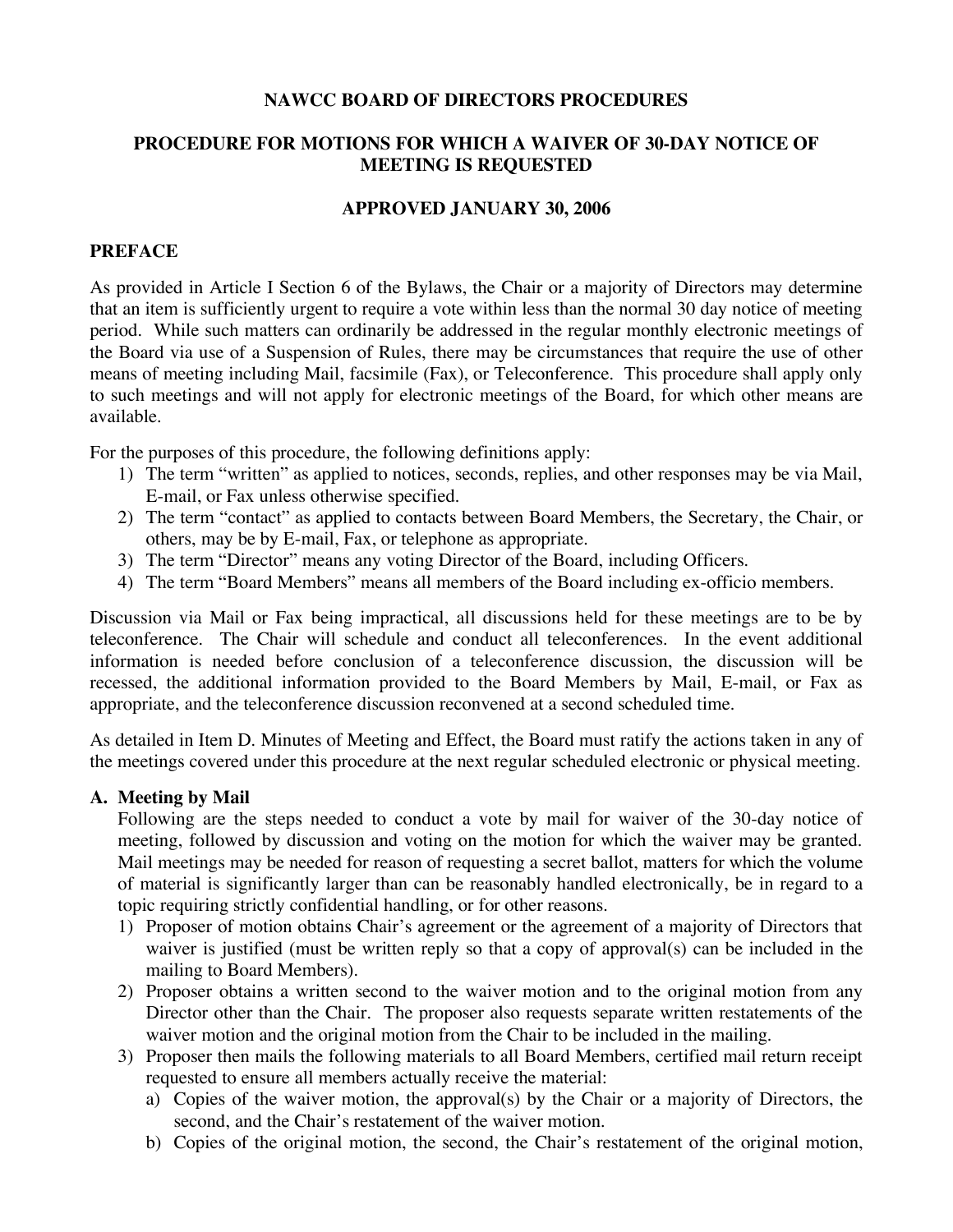and a full set of backup material. Note that this is only valid if the waiver is approved.

- c) The Proposer also posts a message to the E-mail Board Forum or otherwise contacts each member to inform that the motion material has been posted by mail.
- 4) Following notice from the Proposer, the Secretary posts a message to NAWCC\_NEWS that a motion for Waiver of 30-Day Notice is being considered by the Board via Mail, also stating the topic for which the waiver is being requested as well as the reasons the waiver and motion vote are being conducted by Mail.
- 5) On receipt of the mailing (the motion not being debatable) each Director records their vote on the waiver motion restatement page and returns the original copy to the Secretary via certified mail, return receipt requested, for tabulation of the vote. The Chair may impose reasonable time limits for response to the mailing if desired. Approval requires unanimous consent of all Directors including the Chair. If any member votes no, abstains, or does not vote the motion will fail.
- 6) The Secretary then contacts all Board Members to advise the result of the vote. If the waiver motion fails, no further action is required except the Secretary will post a message on NAWCC\_NEWS that the waiver vote has failed and the subject motion will not be considered. The official record will be a copy of the NAWCC NEWS messages to be posted in Motions and Directives of the Board.
- 7) If the waiver motion passes, discussion (if required) of the original motion will be via teleconference to be scheduled by the Chair. At the conclusion of that teleconference (see Preface note) the Chair will call for a written vote and also contact those members who did not participate in the teleconference to request their vote.
- 8) On receipt of the call to vote from the Chair, each Director records their vote on the motion topic restatement page and returns the original copy to the Secretary by certified mail, return receipt requested, for tabulation of the vote. The Chair may impose reasonable time limits for response to the mailing if desired. Quorum and required majority rules apply for the motion to be approved, the required number of votes to be stated by the Chair in the call to vote.
- 9) On the predetermined closing date (if applicable) or on advice from the Secretary that all Directors have voted, whichever occurs first, the Chair contacts all Board Members to declare the voting to be closed.
- 10) The Secretary tabulates the votes and contacts all Board Members to advise the result.
- 11) The Secretary shall post the results of the voting, including the Director voting record (unless a secret ballot has been taken), on the NAWCC\_NEWS within four calendar days of the close of voting. A copy of that message shall also be forwarded to the Editor for publication in the next available MART as the official minutes of the meeting. A notice will also be posted in the Official Notices of the next available Bulletin advising the MART issue where the minutes may be found.

### **B. Meeting by Fax**

Following are the steps needed to conduct a vote by facsimile (Fax) for waiver of the 30-day notice of meeting, followed by discussion and voting on the motion for which the waiver may be granted. Fax meetings may be needed for reason of requesting a secret ballot, matters for which the volume of material to be considered is significantly larger than can be handled electronically, or for other reasons. All Board Members must have access to a Fax machine for this procedure to apply.

- 1) Proposer of motion obtains Chair's agreement or the agreement of a majority of Directors that waiver is justified (by written reply so a copy of approval(s) can be included in the material sent to Board Members).
- 2) Proposer obtains a written second to the waiver motion and the original motion from any Director other than the Chair, and a written restatement of the waiver motion including a call to vote from the Chair.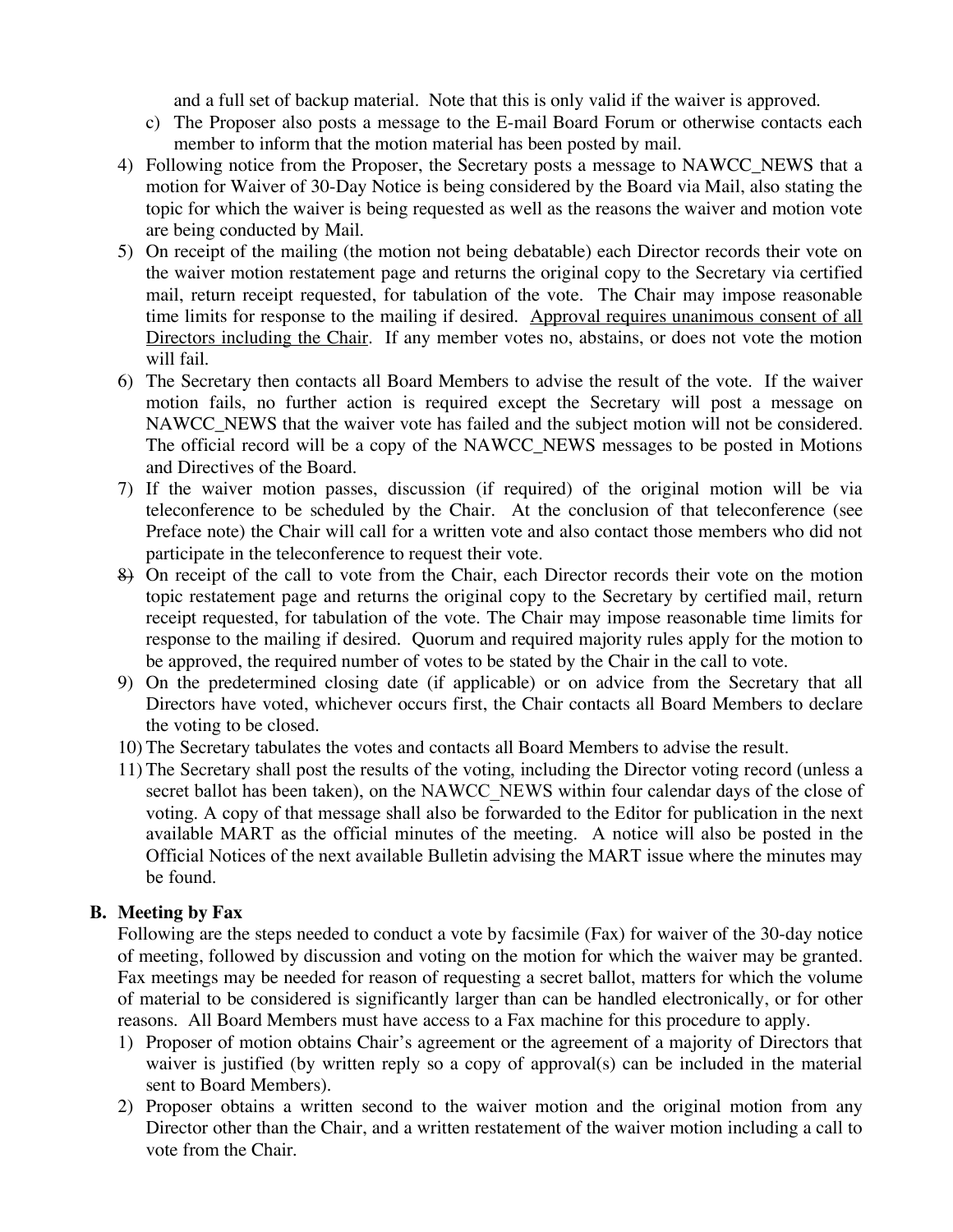- 3) Proposer then sends copies of the waiver motion, its second, and the restatement of the waiver motion and call to vote by the Chair via Fax to all Board Members. The proposer also posts a notice is to the E-mail Board Forum that the waiver motion material has been Faxed.
- 4) Following the notice from the Proposer the Secretary posts a message to NAWCC\_NEWS that a motion for Waiver of 30-Day Notice is being considered by the Board via Fax, and also states the topic for which the waiver is being requested as well as the reasons the waiver and motion vote are being conducted by Fax.
- 5) On receipt of the Fax notice, each Director records their vote on the waiver motion restatement page and sends that document by Fax to the Secretary for tabulation of the vote. The Secretary must receive all votes within five calendar days of the date mark on the original Fax from the proposer. Approval requires unanimous consent of all Directors including the Chair. If any member votes no, abstains, or does not vote the motion will fail.
- 6) The Secretary then contacts all Board Members to advise the result of the vote. If the waiver motion fails, no further action is required except the Secretary will post a message on NAWCC\_NEWS that the waiver vote has failed and the subject motion will not be considered. The official record will be a copy of the NAWCC\_NEWS messages to be posted in Motions and Directives of the Board.
- 7) If the waiver motion passes, the Chair will Fax copies to all Board Members of the original motion, its second, and a restatement of the original motion including a call to open discussion (if required) via teleconference to be scheduled by the Chair. At the conclusion of that teleconference (see Preface note) the Chair will call for a Fax vote and also contact those members who did not participate in the teleconference to request their vote.
- 8) On receipt of the call to vote from the Chair, each Director records their vote on the original motion restatement page, and returns that copy to the Secretary by Fax for tabulation of the vote. The Secretary must receive all votes within five calendar days of the date of the final teleconference (or Fax of the call to vote from the Chair if no discussion is held). Quorum and required majority rules apply for the motion to be approved, the required number of votes to be stated by the Chair in the call to vote.
- 9) At the close of the voting period the Chair contacts all Board members to declare the voting to be closed.
- 10) The Secretary tabulates the votes and contacts all Board members to advise the result.
- 11) The Secretary shall post the results of the voting, including the Director voting record (unless a secret ballot has been taken), on the NAWCC\_NEWS within four calendar days of the close of voting. A copy of that message shall also be forwarded to the Editor for publication in the next available MART as the official minutes of the meeting. A notice will also be posted in the Official Notices of the next available Bulletin advising the MART issue where the minutes may be found.

## **C. Meeting by Teleconference**

Following are the steps needed to conduct a vote by teleconference for waiver of the 30-day notice of meeting, followed by discussion and voting on the motion for which the waiver may be granted. Teleconference meetings will generally be used only for extremely urgent matters, and their use to be carefully considered before requesting this type of meeting. All Directors must of necessity participate at least in the waiver motion voting.

1) Proposer of motion obtains Chair's agreement or the agreement of a majority of Directors that waiver is justified, AND that a Teleconference meeting is justified. These agreements may be made on the General Discussion Forum of the BOD Message Board so that a record exists, or via written means to later be sent to Board Members. If in agreement, the Chair will also schedule the Teleconference meeting allowing time for the Proposer to send notices and backup materials to all Board Members.